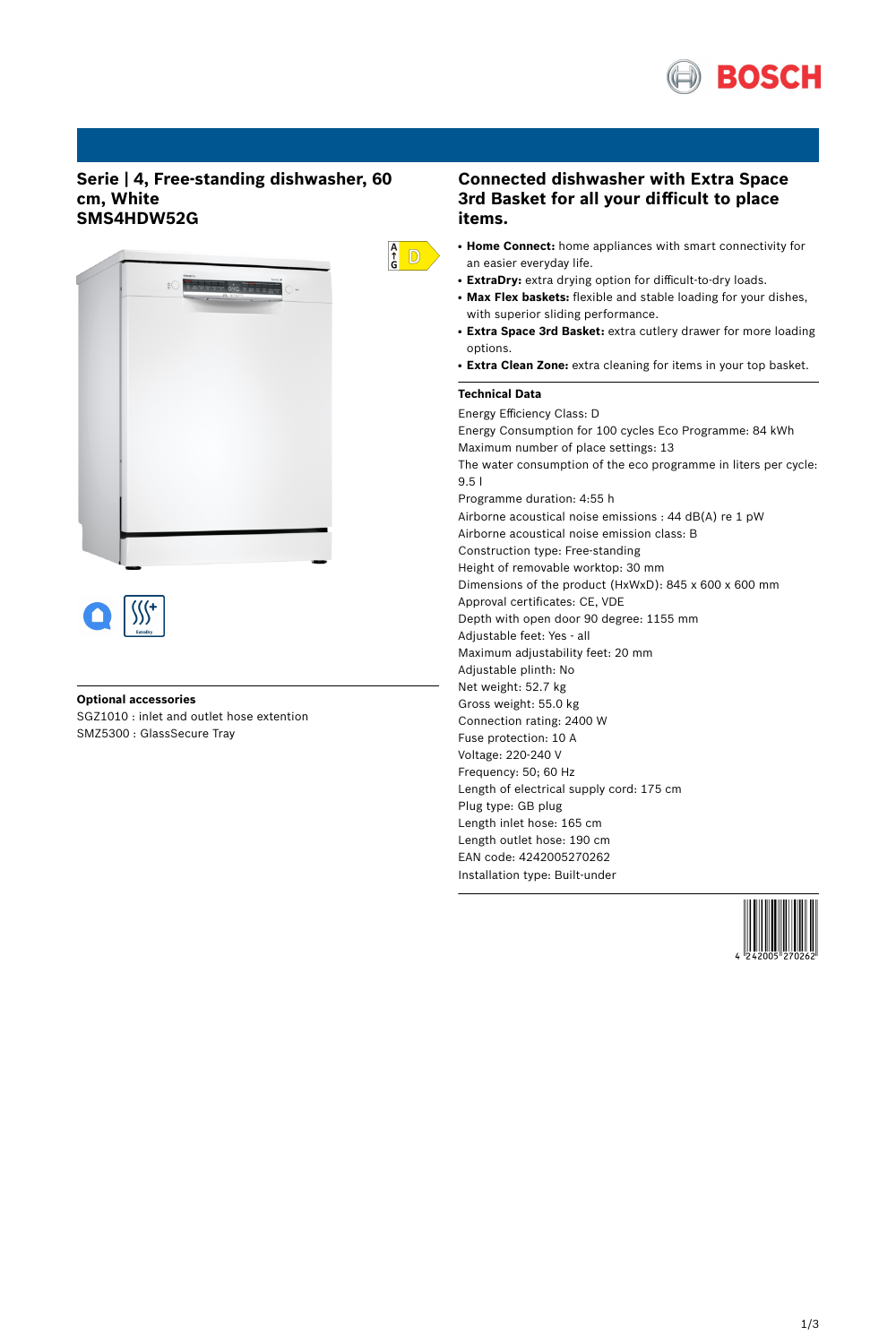

**Serie | 4, Free-standing dishwasher, 60 cm, White SMS4HDW52G**

**Basket for all your difficult to place items.**

# **Connected dishwasher with Extra Space 3rd**

#### **New for 2021**

#### **Performance**

- Energy Efficiency Class<sup>1</sup>: D
- Energy<sup>2</sup> / Water<sup>3</sup>: 84 kWh / 9.5 litres
- Capacity: <sup>13</sup> place settings
- Programme duration<sup>4</sup>: 4:55 (h:min)
- Noise level: <sup>44</sup> dB(A) re <sup>1</sup> pW
- Noise Efficiency Class: <sup>B</sup>
- Noise level (silence programme): <sup>41</sup> dB(A) re <sup>1</sup> pW

#### **Programmes / functions**

- <sup>6</sup> programmes: Eco <sup>50</sup> °C, Auto 45-65 °C , Intensive <sup>70</sup> °C, Express 65°, Silence 50 °C, Favourite
- Default favourite programme: Pre-Rinse
- <sup>4</sup> special options: Remote Start, Extra Dry, Half Load, SpeedPerfect+
- Machine Care
- Silence on Demand (via app)

#### **Flexible design elements**

- Max Flex baskets Basket system with red coloured touchpoints
- Extra Space 3rd Basket
- <sup>2</sup> stage Rackmatic height-adjustable top basket
- Smooth running wheels on upper basket
- Low friction wheels on bottom basket
- Anti-slip protection strips in upper basket
- Rack Stopper to prevent derailing of bottom basket
- <sup>2</sup> foldable plate racks in top basket
- <sup>6</sup> foldable plate racks in bottom basket
- Removable knife shelf in 3rd basket
- Moveable cutlery basket in lower rack
- Upper rack cup shelf
- Lower rack cup shelf

#### **Innovations and technology**

- Home Connect ready on WLAN
- Extra Clean Zone
- Heat exchanger.
- DosageAssist detergent dispenser
- EcoSilence BLDC drive
- Automatic detergent detection
- Aqua and loading sensor
- AquaMix Glass protection system

#### **Design features**

- Time delay (3, <sup>6</sup> or <sup>24</sup> hours)
- Remaining programme time indicator (min)
- Tamperproof controls
- Leak protection system
- Self-cleaning filter system with <sup>3</sup> piece corrugated filter
- Large item spray head
- Stainless steel interior
- Dimensions (HxWxD): 84.5 x 60 x 60cm
- *¹ Scale of Energy Efficiency Classes from A to G*
- *² Energy consumption in kWh per 100 cycles (in programme Eco 50 °C)*
- *³ Water consumption in litres per cycle (in programme Eco 50 °C) ⁴ Duration of programme Eco 50 °C*